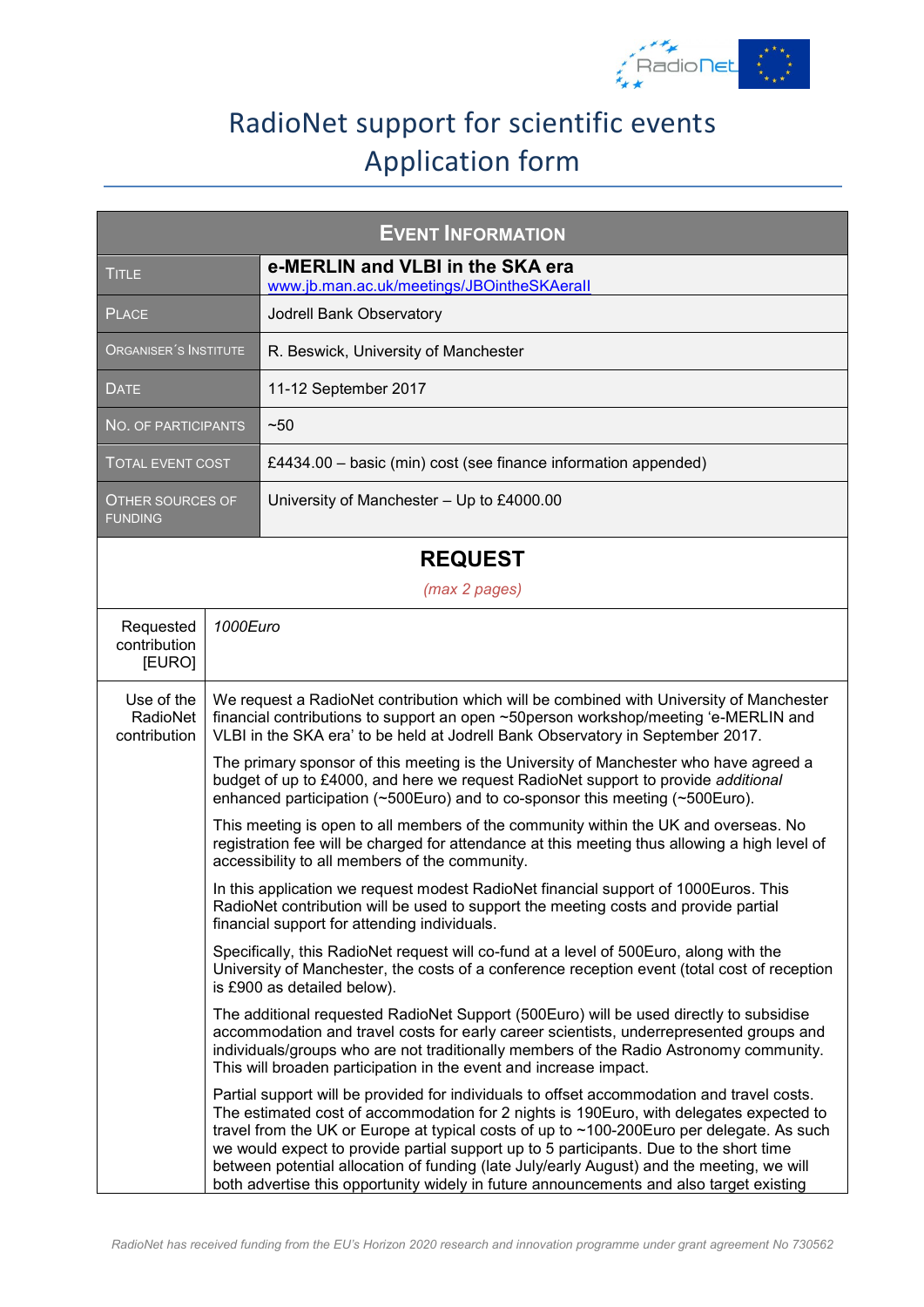

|                                                       | registered delegates.                                                                                                                                                                                                                                                                                                                                                                        |                                              |  |  |  |  |
|-------------------------------------------------------|----------------------------------------------------------------------------------------------------------------------------------------------------------------------------------------------------------------------------------------------------------------------------------------------------------------------------------------------------------------------------------------------|----------------------------------------------|--|--|--|--|
|                                                       | A summary of the budget and contributions is provided below.                                                                                                                                                                                                                                                                                                                                 |                                              |  |  |  |  |
|                                                       | <b>Meeting Budget/cost:</b>                                                                                                                                                                                                                                                                                                                                                                  |                                              |  |  |  |  |
|                                                       | Costs are detailed for a projection of 50 Delegates, however venue capabilities allow up to<br>100 delegates to attend. Cost estimated as of 16 <sup>th</sup> June 2017, based on quotes.                                                                                                                                                                                                    |                                              |  |  |  |  |
|                                                       | Venue hire (inc. staffing)<br>Catering (inc. Conference reception meal, staffing, catering equipment hire) : £2,864.00<br>Transportation (Bus transport between venue and hotels)<br>Miscellaneous materials (inc promotional materials)<br><b>Total meeting cost</b>                                                                                                                        | : £750.00<br>: £620.00<br>:£200<br>:£4434.00 |  |  |  |  |
|                                                       | Delegates will be expected to fund their own accommodation and travel. Additional<br>RadioNet funding, if allocated, for this meeting will be used to partially support these costs<br>for early career scientists and scientists from underrepresented groups.                                                                                                                              |                                              |  |  |  |  |
|                                                       | Overall we request 1000Euro from RadioNet. The remaining meeting costs will be donated<br>by the University of Manchester.                                                                                                                                                                                                                                                                   |                                              |  |  |  |  |
|                                                       | <b>Contribution breakdown:</b><br>University of Manchester contribution<br>:£4000.00<br>RadioNet contribution to meeting<br>: £440.00 (~500Euro)<br><b>Total meeting cost</b><br>: £4434,00<br>Contingency<br>: £500.00<br>(agreed level of contingency from University of Manchester)                                                                                                       |                                              |  |  |  |  |
|                                                       | Additional travel/substance support for delegates : 500Euro (from RadioNet support)<br>Total RadioNet support requested<br>: 1000Euro                                                                                                                                                                                                                                                        |                                              |  |  |  |  |
| How the<br>event fits in<br>the RadioNet<br>framework | This meeting is directly related to two of the TA supported RadioNet Facilities (e-MERLIN<br>and EVN) and the target audience of this meeting is the RadioNet science community.<br>The prime topic and purpose of this meeting will be for the e-MERLIN facility to engage                                                                                                                  |                                              |  |  |  |  |
|                                                       | with the wider science community and garner input on the direction and future science<br>opportunities that the science community wish to pursue with this facility. The meeting<br>programme will involve invited and contributed talks from the community, alongside<br>presentation of facility capabilities (e-MERLIN and EVN) and extended discussions.                                 |                                              |  |  |  |  |
|                                                       | There will be a dedicated session on future VLBI science which will combine contributed<br>and invited presentation along with open community discussions. This part of meeting is<br>specifically designed to provide an open platform to present the EVN to a wider community<br>and engage with this science community.                                                                   |                                              |  |  |  |  |
|                                                       | An outline can be found on the meeting webpages and announcements (see<br>www.jb.man.ac.uk/meetings/JBOinSKAerall/). This meeting will also address and provide<br>an open forum for discussion on a suite of potential developments to the e-MERLIN<br>facilities, as well as an opportunity for the presentation of science results from e-MERLIN<br>and the EVN.                          |                                              |  |  |  |  |
|                                                       | Registration for this meeting is open and has been widely advertised.                                                                                                                                                                                                                                                                                                                        |                                              |  |  |  |  |
| Relevance of<br>the event for<br>RadioNet             | This meeting is specifically organised around and to promote two of the RadioNet facilities<br>(e-MERLIN and EVN). It will target the wider UK community (including non-radio/non-VLBI<br>scientists) and the broad EU/global science community. The overarching aims of this<br>meeting of community enlargement and engagement are precisely aligned with the goals of<br>RadioNet.        |                                              |  |  |  |  |
| <b>Ethics</b>                                         | This is a fully open and inclusive meeting. The additional support provided by RadioNet will<br>be used to further enhance and facilitate engagement by groups/scientists that may not be<br>able to participate due to financial limitations. Where possible priority will be given to<br>speakers who are early career scientist (PhD/PDRAs) and traditionally underrepresented<br>groups. |                                              |  |  |  |  |
|                                                       | This meeting will abide by the standard JBCA code of conduct which is available on the                                                                                                                                                                                                                                                                                                       |                                              |  |  |  |  |